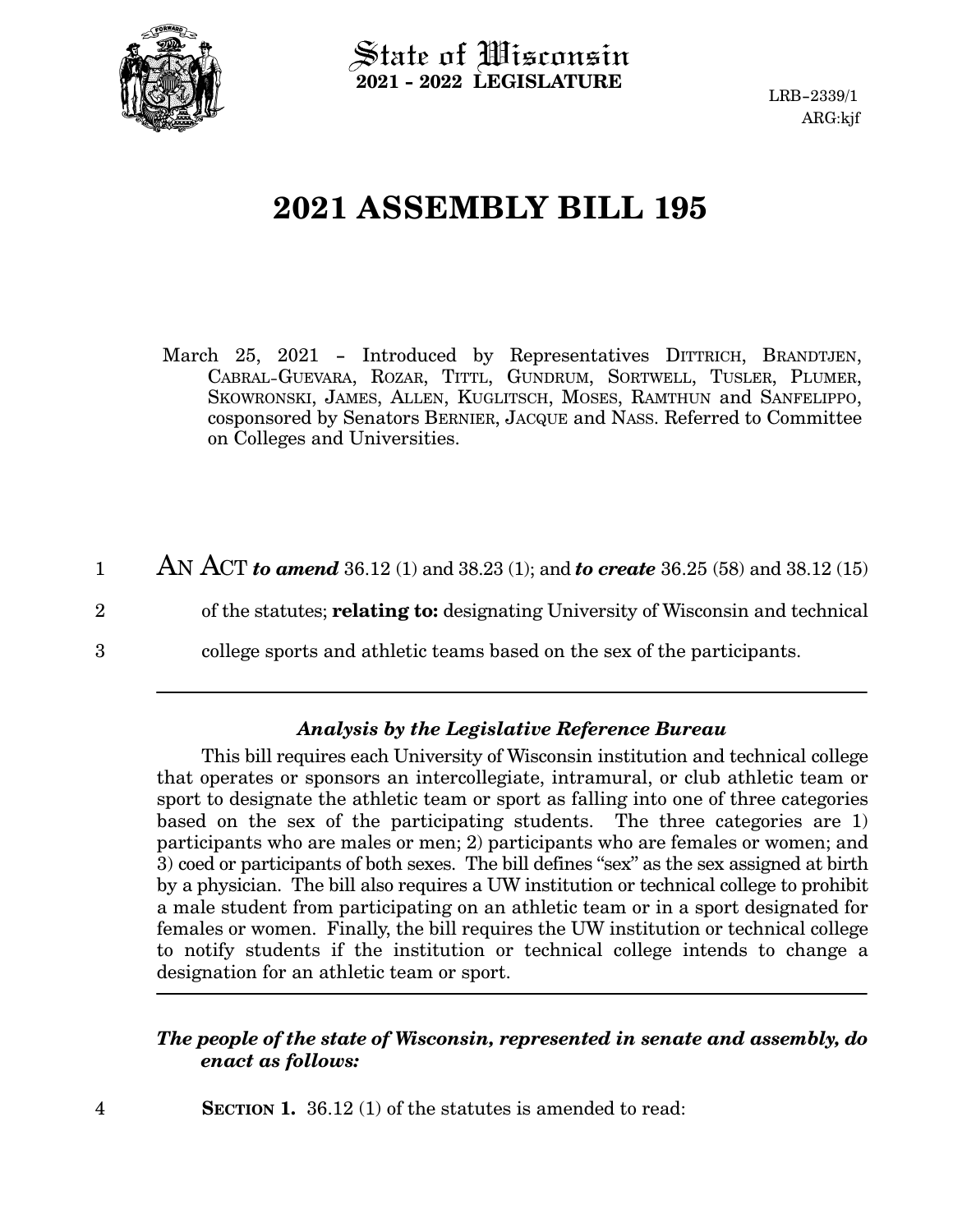$2021 - 2022$  Legislature  $-2 -$  LRB-2339/1

# **ASSEMBLY BILL 195 SECTION** 1

24

| $\mathbf{1}$            | 36.12 (1) No Except as provided in s. $36.25$ (58), no student may be denied             |
|-------------------------|------------------------------------------------------------------------------------------|
| $\overline{2}$          | admission to, participation in or the benefits of, or be discriminated against in any    |
| $\boldsymbol{3}$        | service, program, course or facility of the system or its institutions because of the    |
| $\overline{\mathbf{4}}$ | student's race, color, creed, religion, sex, national origin, disability, ancestry, age, |
| $\overline{5}$          | sexual orientation, pregnancy, marital status or parental status.                        |
| $6\phantom{.}6$         | SECTION 2. 36.25 (58) of the statutes is created to read:                                |
| $\bf 7$                 | 36.25 (58) INTERCOLLEGIATE OR INTRAMURAL SPORTS; DESIGNATION AS SINGLE SEX               |
| $8\,$                   | OR COED. (a) In this subsection, "sex" means the sex assigned to an individual at birth  |
| 9                       | by a physician.                                                                          |
| 10                      | (b) An institution that operates or sponsors an intercollegiate, intramural, or          |
| 11                      | club athletic team or sport shall do all of the following:                               |
| 12                      | 1. Expressly designate the athletic team or sport as one of the following based          |
| 13                      | on the sex of the participating students:                                                |
| 14                      | a. Males or men.                                                                         |
| 15                      | b. Females or women.                                                                     |
| 16                      | c. Coed or mixed-sex.                                                                    |
| 17                      | 2. Prohibit students of the male sex from participating on an athletic team or           |
| 18                      | in a sport that is designated for females or women under subd. 1.                        |
| 19                      | 3. If the institution intends to change the designation of an athletic team or           |
| 20                      | sport under subd. 1., provide written notification of the change to students who are     |
| 21                      | eligible under both the previous and current designation to participate in the sport     |
| 22                      | or on the athletic team.                                                                 |
| 23                      | (c) 1. A student who is deprived of the opportunity to participate in a sport or         |
|                         |                                                                                          |

on an athletic team or who suffers any direct or indirect harm as the result of a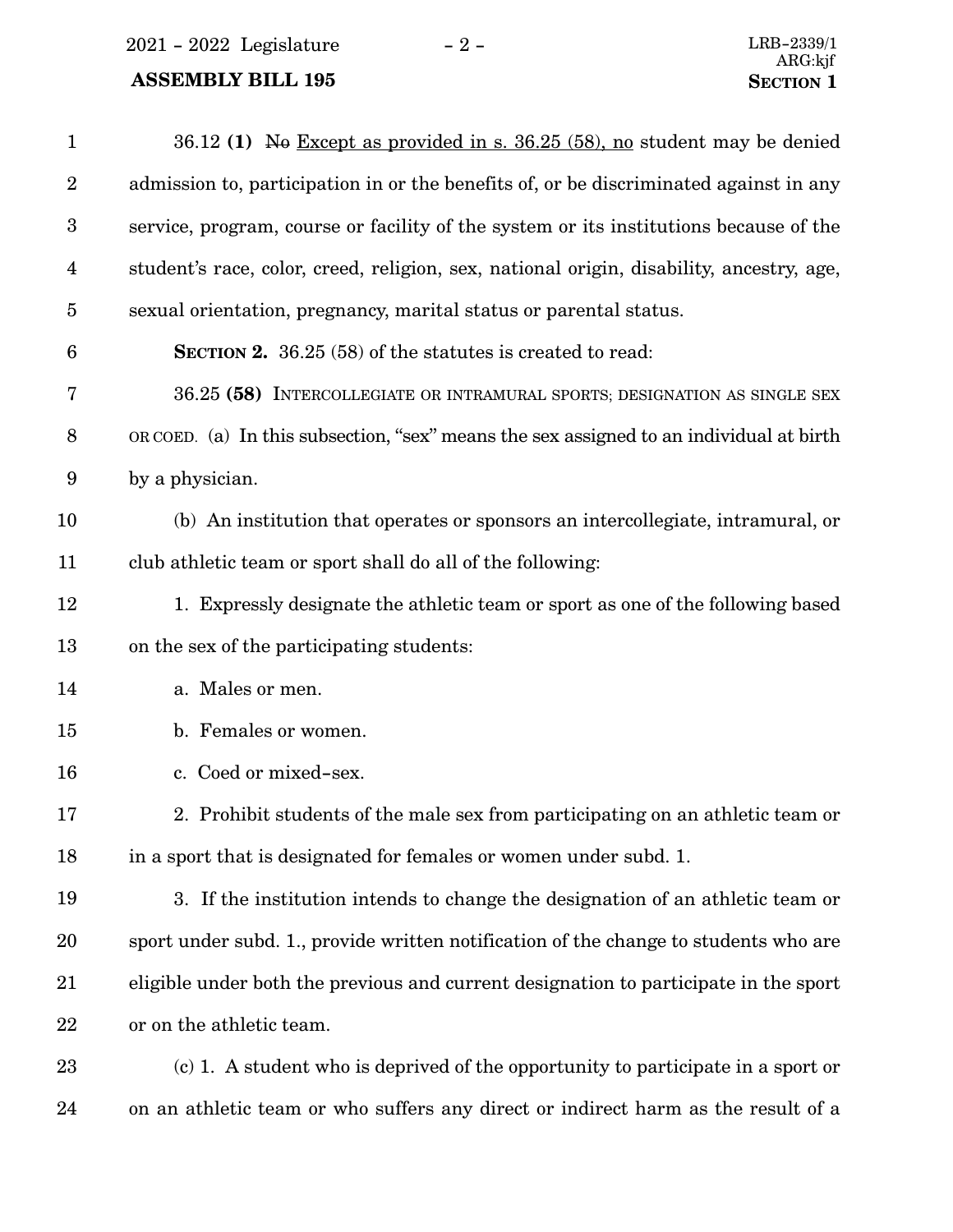# **SECTION** 2 **2**

violation of par. (b) may bring a cause of action against the institution for injunctive relief, damages, and any other relief available under law. 1 2

2. A student who is subject to retaliation or other adverse action by an institution or athletic association or organization, as a result of reporting a violation of par. (b) to an employee or representative of the institution or athletic association or organization or to any state or federal agency with oversight over the institution, may bring a cause of action against the institution or athletic association or organization for injunctive relief, damages, and any other relief available under law. 3 4 5 6 7 8

3. An institution that suffers any direct or indirect harm by a licensing or accrediting organization or an athletic association or organization as a result of compliance with par. (b) may bring a cause of action against the licensing or accrediting organization or the athletic association or organization for injunctive relief, damages, and any other relief available under law. 9 10 11 12 13

**SECTION 3.** 38.12 (15) of the statutes is created to read: 14

38.12 **(15)** INTERCOLLEGIATE OR INTRAMURAL SPORTS; DESIGNATION AS SINGLE SEX OR COED. (a) In this subsection, "sex" means the sex assigned to an individual at birth by a physician. 15 16 17

(b) A district board that operates or sponsors an intercollegiate, intramural, or club athletic team or sport shall do all of the following: 18 19

- 1. Expressly designate the athletic team or sport as one of the following based on the sex of the participating students: 20 21
- a. Males or men. 22

b. Females or women. 23

c. Coed or mixed-sex. 24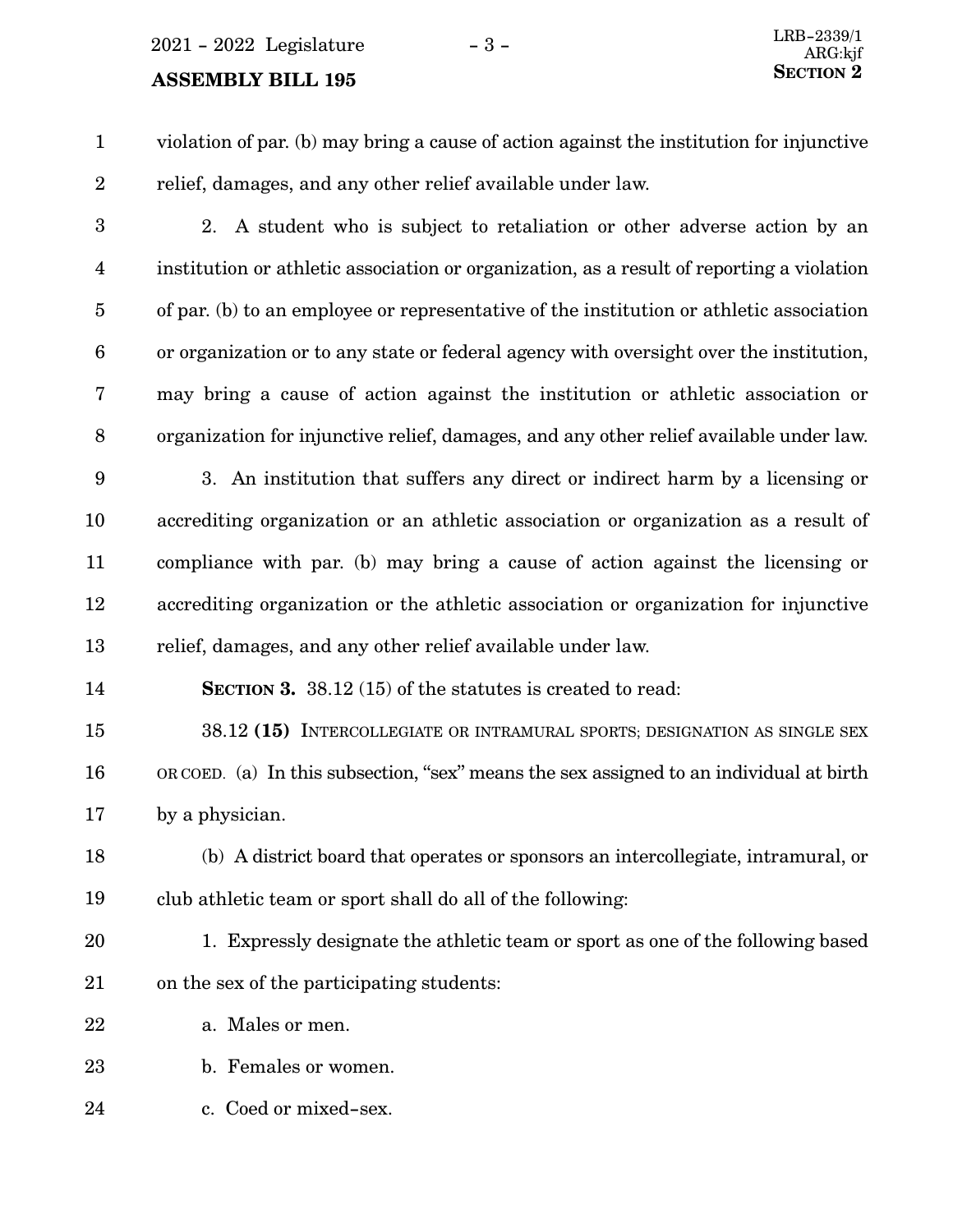2021 - 2022 Legislature - 4 - LRB-2339/1

#### **ASSEMBLY BILL 195 SECTION** 3

2. Prohibit students of the male sex from participating on an athletic team or in a sport that is designated for females or women under subd. 1. 1 2

3. If the district board intends to change the designation of an athletic team or sport under subd. 1., provide written notification of the change to students who are eligible under both the previous and current designation to participate in the sport or on the athletic team. 3 4 5 6

(c) 1. A student who is deprived of the opportunity to participate in a sport or on an athletic team or who suffers any direct or indirect harm as the result of a violation of par. (b) may bring a cause of action against the district board for injunctive relief, damages, and any other relief available under law. 7 8 9 10

2. A student who is subject to retaliation or other adverse action by a district board or athletic association or organization, as a result of reporting a violation of par. (b) to an employee or representative of the district board or athletic association or organization or to any state or federal agency with oversight over the district board, may bring a cause of action against the district board or athletic association or organization for injunctive relief, damages, and any other relief available under law. 11 12 13 14 15 16 17

3. A district board that suffers any direct or indirect harm by a governmental entity, licensing or accrediting organization, or athletic association or organization as a result of compliance with par. (b) may bring a cause of action against the governmental entity, licensing or accrediting organization, or athletic association or organization for injunctive relief, damages, and any other relief available under law. **SECTION 4.** 38.23 (1) of the statutes is amended to read: 18 19 20 21 22 23

38.23 **(1)** No Except as provided in s. 38.12 (15), no student may be denied admission to, participation in or the benefits of, or be discriminated against in any 24 25